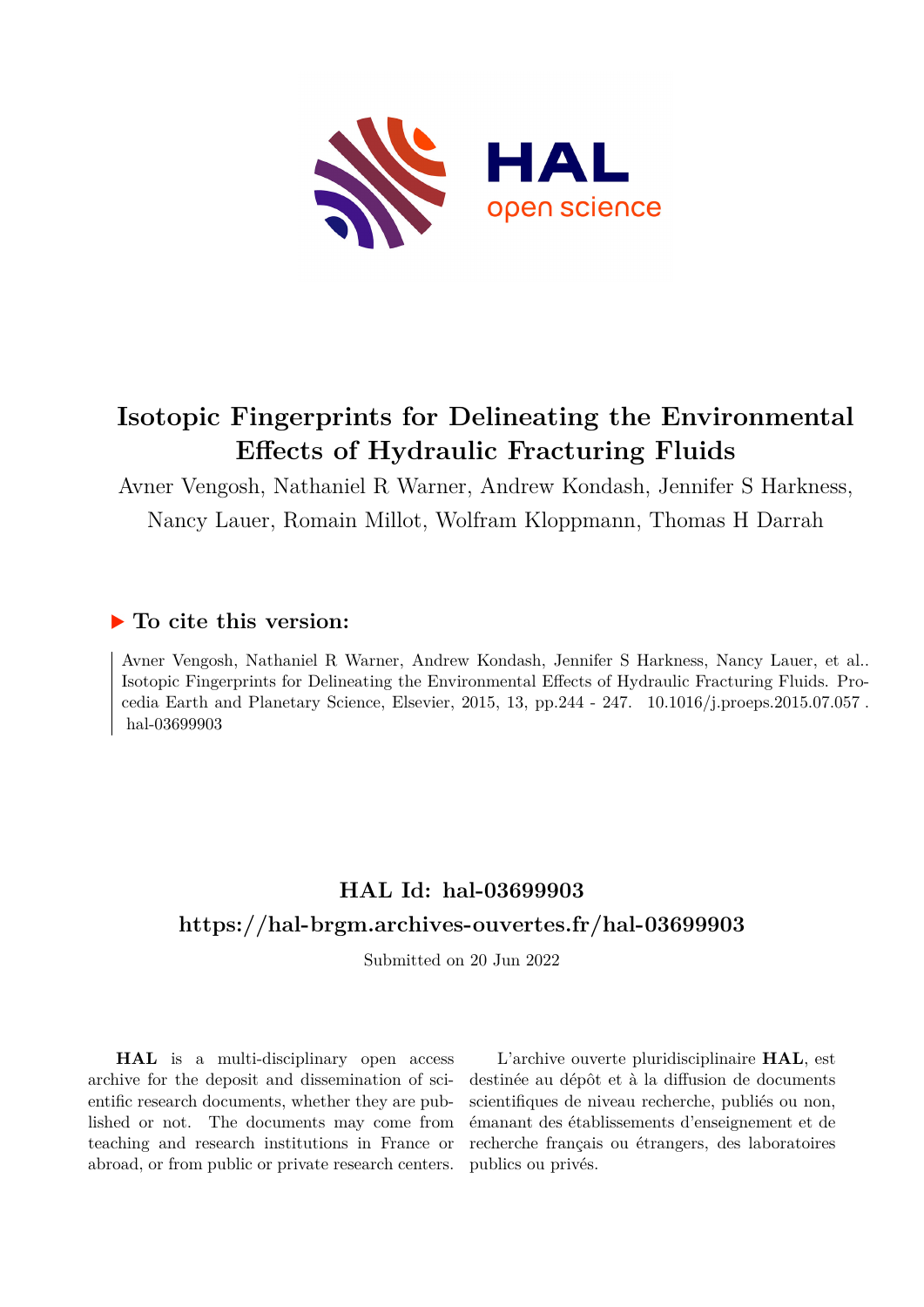

Available online at www.sciencedirect.com



Procedia **Earth and Planetary Science** 

Procedia Earth and Planetary Science 13 (2015) 244 - 247

### 11th Applied Isotope Geochemistry Conference, AIG-11 BRGM

## Isotopic fingerprints for delineating the environmental effects of hydraulic fracturing fluids

Avner Vengosh<sup>a\*</sup>, Nathaniel R. Warner<sup>b</sup>, Andrew Kondash<sup>a</sup>, Jennifer S. Harkness<sup>a</sup>, Nancy Lauer<sup>a</sup>, Romain Millot<sup>c</sup>, Wolfram Kloppman<sup>c</sup>, Thomas H. Darrah<sup>d</sup>

*a Divsion of Earth and Ocean Sciences, Nicholas School of Environment, Duke University, Durham, NC 27701, USA b Department of Earth Sciences, Dartmouth College, Hanover, NH 03755, USA*

*c BRGM, French Geological Survey, Laboratory Division, Orléans cedex 2, France F-45060*

*d Divisions of Solid Earth Dynamics and Water, Climate and the Environment, School of Earth Sciences, The Ohio State University, Columbus,* 

*OH 43210, USA*

#### **Abstract**

Unconventional shale gas and tight sand exploration through hydraulic fracturing accounts for a large fraction of oil and gas production in the US and will soon be launched on a global scale. One of the complexities in evaluating the environmental impact of hydraulic fracturing and shale gas development is the legacy of conventional oil and gas exploration in the same areas. Data from the USGS produced water database coupled with new data generated from flowback and produced waters from several basins in the US reveal that the formation water is typically hypersaline and characterized by a Ca-chloride composition with high Br/Cl ratios that reflect different degrees of seawater evaporation and water-rock interactions. In many cases, the chemistry of effluents from unconventional and conventional wells is indistinguishable. In the Appalachian Basin, flowback from the Marcellus Shale has distinctive trace element (B/Cl, Li/Cl) and isotopic ( ${}^{87}Sr/{}^{86}Sr$ ,  $\delta^{11}B$ ,  $\delta^{7}Li$ ,  ${}^{228}Ra/{}^{226}Ra$ ) fingerprints that are different from those in produced waters from conventional oil and gas wells. The integration of these geochemical and isotopic tracers could provide robust monitoring tools for evaluating the environmental effects and delineating the specific impact of unconventional oil and gas operations.

© 2015 Published by Elsevier B.V. This is an open access article under the CC BY-NC-ND license (http://creativecommons.org/licenses/by-nc-nd/4.0/). Peer-review under responsibility of the scientific committee of AIG-11

*Keywords:* Hyraulic fracturing, shale gas, isotope tracers, water contamination

\* Corresponding author. Tel.: +1 919-681-8050; Fax: +1 919-684-5833 *E-mail address:* vengosh@duke.edu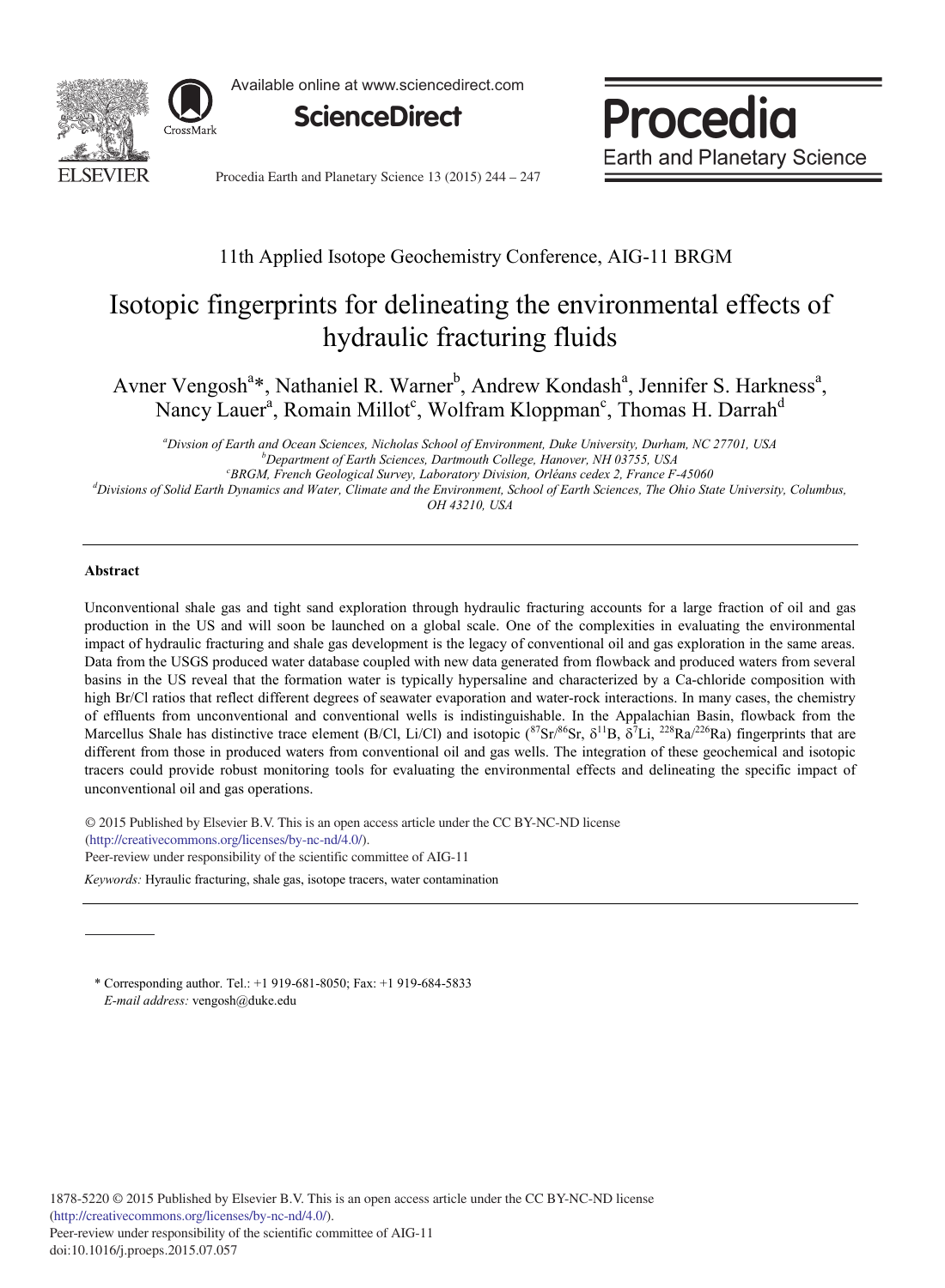### **1. Introduction**

Production from unconventional natural gas reservoirs has expanded substantially through the use of horizontal drilling and high-volume hydraulic fracturing. These technological advances have opened vast new energy sources, such as low-permeability organic-rich shale formations and "tight-sand" reservoirs, altering the domestic energy landscape in the US.<sup>1,2</sup> The total production of natural gas has increased by more than 30% during the last decade, with unconventional shale gas and tight sand productions accounting for 34% and 24% respectively of the total natural gas production in the US  $(0.68 \text{ trillion m}^3)$  in 2012.<sup>3</sup>

Future energy forecasts suggest that US unconventional natural gas production from shale formations will double by 2035 and constitute  $~50\%$  of the total domestic natural gas production.<sup>4</sup> Unconventional extraction (horizontal drilling and high volume hydraulic fracturing) for shale gas has already expanded in Canada, and will soon be launched on a global scale, with significant natural gas reservoirs in China, South America, northern and southern Africa, Europe, and Australia. The current global estimate of natural gas reserves in unconventional shale is approximately 716 trillion  $m^3$  (2.53 x 10<sup>13</sup> Mcf).<sup>3,4</sup>

One of the environmental risks for unconventional oil and gas development is the management, disposal, and frequent spills of oil and gas wastewater composed of flowback and produced waters. <sup>5</sup> While man-made chemical additives in hydraulic fracturing fluids have drawn most of the attention, the inorganic constituents in oil and gas wastewater also pose similarly serious environmental and human health risks. Recent findings have shown that the hydraulic fracturing fluids and produced waters contain high levels of bromide, iodide, and ammonium<sup>6</sup>, radium<sup>7,8</sup>, and toxic elements (e.g., barium<sup>9</sup>). Produced waters from conventional oil and gas wells contain similar levels of contaminants<sup>6</sup>, and in many basins in the US shale gas and tight sand explorations are conducted in areas with a long legacy of conventional oil and gas exploration. Furthermore, the difference between "unconventional" and "conventional" exploration in many areas is becoming insignificant given new methodologies of enhanced oil and gas extraction even from vertical oil and gas wells and the use of similar chemicals for oil and gas extraction.

#### **2. The geochemistry of formation brines**

Based on the USGS produced water database<sup>10</sup> and data generated at Duke University, the geochemistry of flowback and produced waters from unconventional and conventional oil and gas wells have been compiled. The chloride distribution in unconventional flowback and produced waters from different oil and gas basins in the US varies widely, from 50,000 mg/L to 300,000 mg/L (Fig. 1). A comparison of the TDS in unconventional wells relative to conventional wells in the Appalachian Basin shows a similar range, although the mean TDS values of unconventional wells are typically lower (Fig.  $2$ ;  $p<0.0001$ ), reflecting the dilution by hydraulic fracturing injection fluids. Likewise, the geochemistry of fluids extracted from unconventional and conventional oil and gas wells is similar, and is characterized by Ca-chloride composition, high Br/Cl and low Na/Cl (relative to modern seawater), that reflects different degrees of seawater evaporation and water-rock modification.<sup>7,9,11,12,13</sup> Variations in Cl, Br, I,  $NH_4^+$ ,  $\delta^{18}O$ , and  $\delta^2H$  indicate that the original brines were diluted by meteoric water.<sup>6</sup> One of the environmental risks for unconventional oil and gas development is the management, disposal, and the frequent spills of oil and gas wastewater composed of flowback and produced waters.<sup>5</sup> The ability to delineate and identify the differential environmental effects of unconventional oil and gas exploration based on major geochemistry alone is therefore limited and presents a major challenge for regulators and monitoring programs.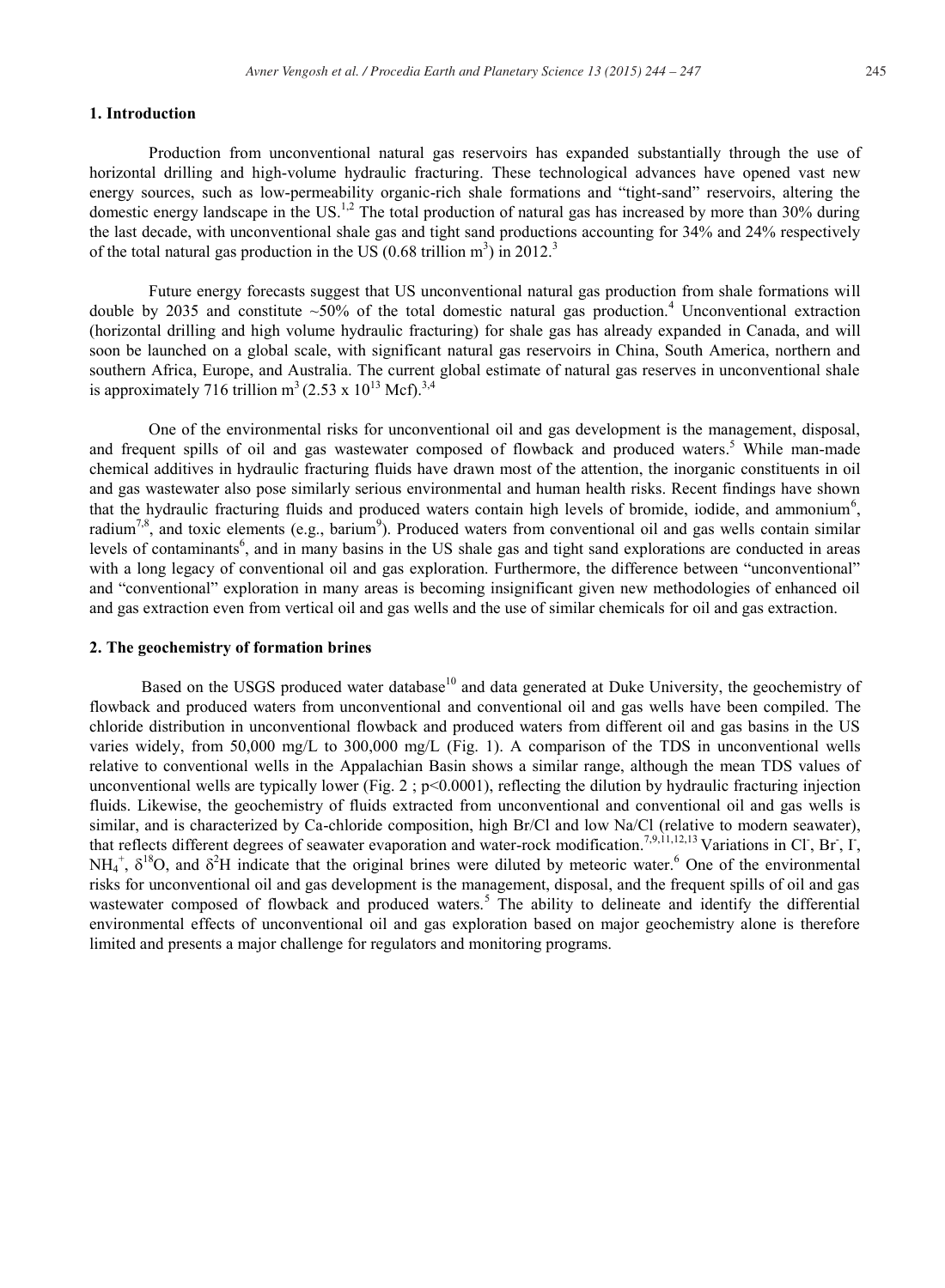

**Figure 1.** The distribution and salinity of fluids from the U.S. shale gas plays. The color of each basin corresponds to the salinity (chloride content) of flowback and produced waters from unconventional oil and gas wells in the basin. Data from USGS produced water database.<sup>1</sup>



**Figure 2.** A comparison of the TDS of produced waters from conventional (C) and unconventional wells in the Appalachian basin.

### **3. The isotopic fingerprints of boron, lithium, strontium, and radium in hydraulic fracturing fluids from the Marcellus Shale**

Previous research has shown that injection of typically low-saline water as part of hydraulic fracturing results in desorption of boron and lithium from the shale formation. The mobilization of relatively depleted  $\mathrm{^{11}B}$  and  $\mathrm{^{7}Li}$ from exchange sites on clay minerals results in low  $\delta^{11}B$  (25-33‰) and  $\delta^{7}Li$  (<10‰) in flowback water from the Marcellus Formation relative to produced waters from conventional oil and gas wells in the Appalachian Basin (38-52‰ and 10-  $24\%$ , respectively).<sup>14</sup> In addition, formation brines from the Middle Devonian Marcellus Formation have different  $87\text{Sr}/86\text{Sr}$  ratios (~0.712)

relative to conventional produced waters from the Upper Devonian (0.716-0.722), but overlap with the  ${}^{87}Sr/{}^{86}Sr$ ratios in conventional oil and gas wells from the Lower Devonian formations  $(0.710-0.712)$ .<sup>12,15</sup> Finally, the relative uranium enrichment in the Marcellus Shale relative to the higher abundance of <sup>232</sup>Th in permeable rocks such as